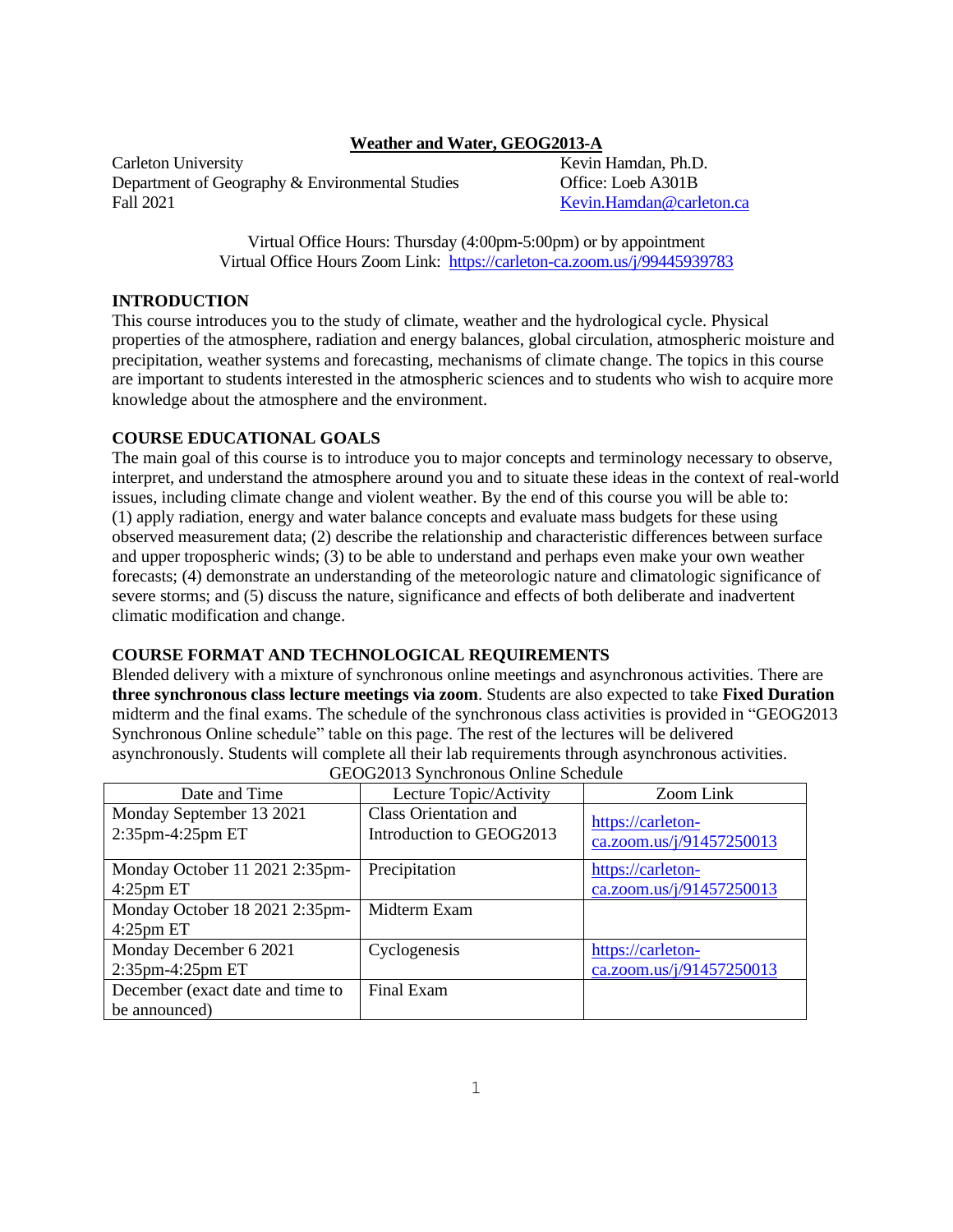All course content (lectures, labs, quizzes, midterm exam, and final exam) is presented online via the course Brightspace site Homepage - [GEOG2013A Weather and Water \(LEC\) Fall 2021](https://brightspace.carleton.ca/d2l/home/63090)  [\(carleton.ca\).](https://brightspace.carleton.ca/d2l/home/63090) You will be able to access Brightspace course site and to download files on the first week of classes. If you are not able to login, please contact the course instructor.

Regarding the asynchronous activities of the class, students are expected to spend at least 5 to 6 hours per week watching the recorded lectures and completing the lab assignments.

For best online learning experience, Carleton's ITS recommends the following minimum technical requirements: Windows 10 or macOS10.15 operating system; Google Chrome, Firefox, and/or Edge web browser; Intel Core i5 based model processor; 4GB Ram/Memory; minimum 5 GB available storage; 1- 24x768 screes resolution; WiFi or Ethernet; available USB port(s) to accommodate recommended accessories; antivirus; high speed internet; and speakers, microphone or headphones, Video Camera, Keyboard.

## **COURSE TEACHING ASSISTANTS**

Check Brightspace for TA contact information and office hours.

#### **RECOMMENDED TEXTBOOK**

Ross, Sheila Loudon. (2017) Weather & Climate: an introduction, 2<sup>nd</sup> Edition, Oxford University Press, Don Mills, Ont. Will be available from Carleton University Bookstore.

## **SCHEDULE**

GEOG2013 starts on Monday September 13 2021 and ends on Wednesday December 8 2021. The weekly work completed in this class is equivalent to one 2hr lecture and one 3hr lab session.

**Lectures:** The content of this course is spread over 14 Weeks (Week 1 until Week 14). Each week will present up to two related topics. Each of Week 2-Week 13 contains a series of 3-6 recorded mini lectures (20-30min each). These lectures were recorded during the Winter 2020 GEOG2013 live streaming. These lecture videos will include one or more interactive questions. At the end of each video, you must go to the 'Submit Screen' (star button at end of video timeline) and press the 'Submit Answers' button for your answers to submitted to the gradebook. An example of an interactive video can be found here: [https://h5p.org/interactive-video.](https://h5p.org/interactive-video)

At the end of each week, you will take a quiz (named Week 2 Quiz, Week 3 Quiz, etc.) that allows you to test your acquired knowledge from watching the recorded lectures. Students are expected to complete the recorded lectures on their own but it's highly recommended to follow the proposed completion dates. The teaching team will assess your progress through the weekly quizzes, the midterm exam, and the final exam. Deadlines for weekly quizzes in this course occur each Sunday night of the semester.

Lab sessions: You will be assigned five lab assignments in the term and a bonus lab (Lab 0, 1%). These lab assignments require you to apply the principles you have learned from lectures. Each lab assignment will have a recorded introduction to introduce the concepts used in the lab and provide some hints for answering the questions in the lab. Students are expected to watch the recorded lab introduction before attempting the lab assignments.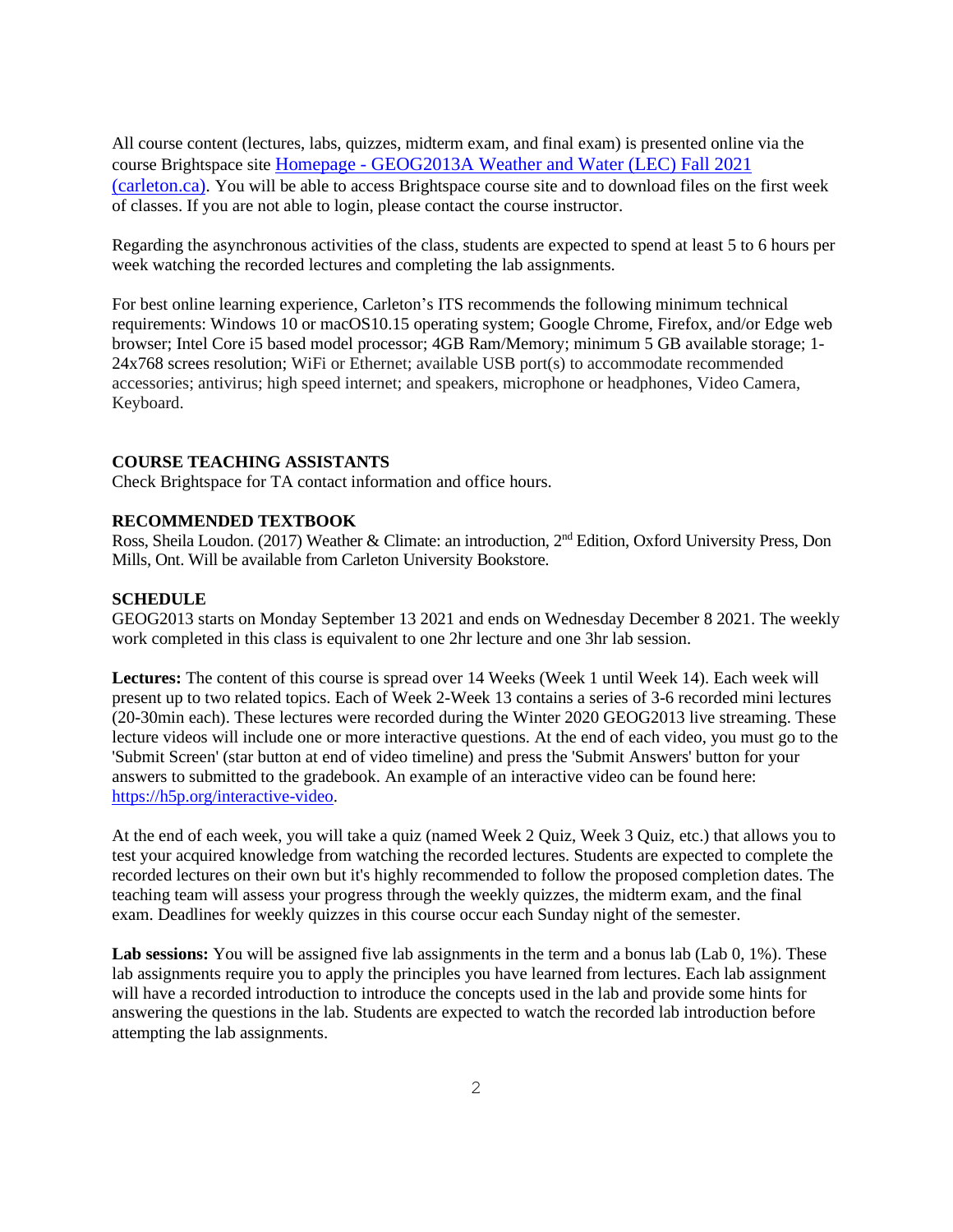Lab 1, Lab 2, and Lab 4 are formatted as quizzes and integrated to Brightspace. Lab 3 and Lab 5 are available as pdf handouts and students are expected to type up reports and upload them on their corresponding assignment dropboxes on Brightspace.

Most deadlines of lab exercises in this course occur every week on Wednesday night.

## **HOW TO GET HELP IN THIS COURSE**

For lectures, we are using Lecture Forum on Brightspace answer questions related to lectures. You are welcome to join the instructor zoom office hour to discuss your questions.

For labs, we are using Lab Forum on Brightspace to answer questions related to lab assignments. You are welcome to join the TA zoom office hour to discuss your lab questions.

For general questions related to course organization and/or missed assignments, email the questions to the instructor or the TA.

## **EVALUATION**

Final marks in the course are based on your performance in five categories as follows:

| <b>Lecture Interactive Questions</b> | 10% |
|--------------------------------------|-----|
| Weekly Quizzes (10 quizzes, 2% each) | 20% |
| Midterm Exam                         | 15% |
| Lab Assignments/Exercises            | 35% |
| Final Exam                           | 20% |

Standing in a course is determined by the course instructor subject to the approval of the Faculty Dean. This means that grades submitted by the instructor may be subject to revision. No grades are final until they have been approved by the Dean.

### **Lecture Interactive Questions**

To encourage and enable active student engagement in lectures, this course uses zoom polling during the live synchronous lectures and H5P interactive questions as part of the recorded short lectures. Most of the short lectures will prompt students to answer2-3 questions. . To receive the full 10% marks from the interactive questions, all zoom polling and H5P interactive questions in all videos must be answered.

## **Weekly Quizzes**

There will be ten weekly quizzes (2% each) and a bonus orientation quiz (1%). Each weekly quiz will cover the lecture content covered in a specific week. For instance, Week 2 Quiz covers the topics covered in Week 2. Each weekly quiz will consist of 5 multiple choice questions with only one right answer to each question. Once you start the quiz, you have 10 minutes to complete and submit your answers. You have one attempt for each weekly quiz. Students who fail to submit a quiz will receive an automatic grade of zero. The only exceptions will be for instances of significant illness or a family emergency.

#### **Lab Assignments/Exercises**

There will be five lab assignments (35% of the total course grade) and an orientation lab (bonus 1%). The lab exercises are meant to complement the course material and to facilitate application and integration of knowledge gained from lectures and readings. Check the course schedule below for due dates for each lab. Late assignments will be penalized by subtracting 10% per day of the total value of the assignment.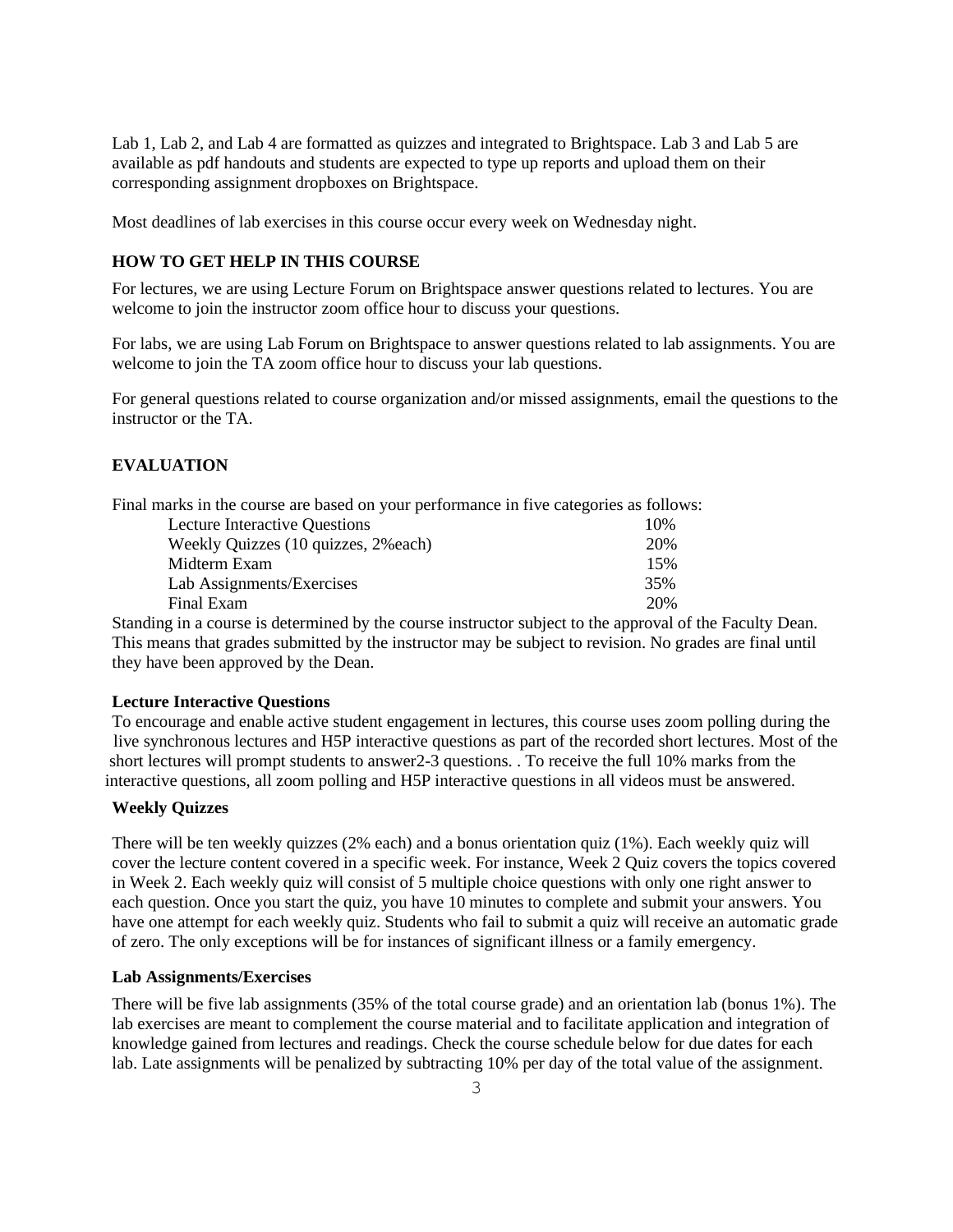Students whose assignments are late because of a valid medical reason or family emergency will not be penalized.

#### **Exams**

Exams will be conducted online in the format of a quiz available on course Brightspace site. Exams will cover lecture materials. Only students who have made prior arrangements with the instructor, or students who have contacted the instructor within 5 days of the missed midterm exam will be permitted to write the make-up exam.

# **COURSE POLICIES**

### **Missed Final Exam**

Students who are not able to write the final exam during the exam period must consult with *Exam Services* as soon as they are aware that they will miss the test.

## **Late Assignments**

Late assignments will be penalized by subtracting 10% per day of the total value of the assignment. Students are also encouraged to directly connect with the course instructor to discuss required accommodations arising from the COVID-19 situation.

#### **Missed Assignments or Quizzes**

students are advised to complete the [self-declaration](https://carleton.ca/registrar/wp-content/uploads/self-declaration.pdf) form available on the Registrar's Office website to request academic accommodation for missed course work including exams and assignments. Students are also encouraged to directly connect with the course instructor to discuss required accommodations arising from the COVID-19 situation. Students who are not able to write the final exam during the exam period must consult with *Exam Services* as soon as they are aware that they will miss the test.

## **Standards of Written Work**

Lab3 and Lab 5 assignments should be written using *word processing software* and checked for spelling and grammar*.* The overall presentation quality of the assignments will be reflected in your grade.

## **ACADEMIC INTEGRITY**

Academic integrity is a necessary foundation for all meaningful scholarly activity and verified instances of intellectual dishonesty will be dealt with in full accordance with the procedures laid out in Academic Integrity Policy. Additional information regarding what constitutes plagiarism may be found on Carleton University web site:<https://carleton.ca/secretariat/wp-content/uploads/Academic-Integrity-Policy-2021.pdf> The University Senate defines plagiarism as "presenting, whether intentionally or not, the ideas, expression of ideas or work of others as one's own." This can include:

•reproducing or paraphrasing portions of someone else's published or unpublished material, regardless of the source, and presenting these as one's own without proper citation or reference to the original source; •submitting a take-home examination, essay, laboratory report or other assignment written, in whole or in part, by someone else;

•using ideas or direct, verbatim quotations, or paraphrased material, concepts, or ideas without appropriate acknowledgment in any academic assignment;

•using another's data or research findings;

•failing to acknowledge sources through the use of proper citations when using another's works and/or failing to use quotation marks;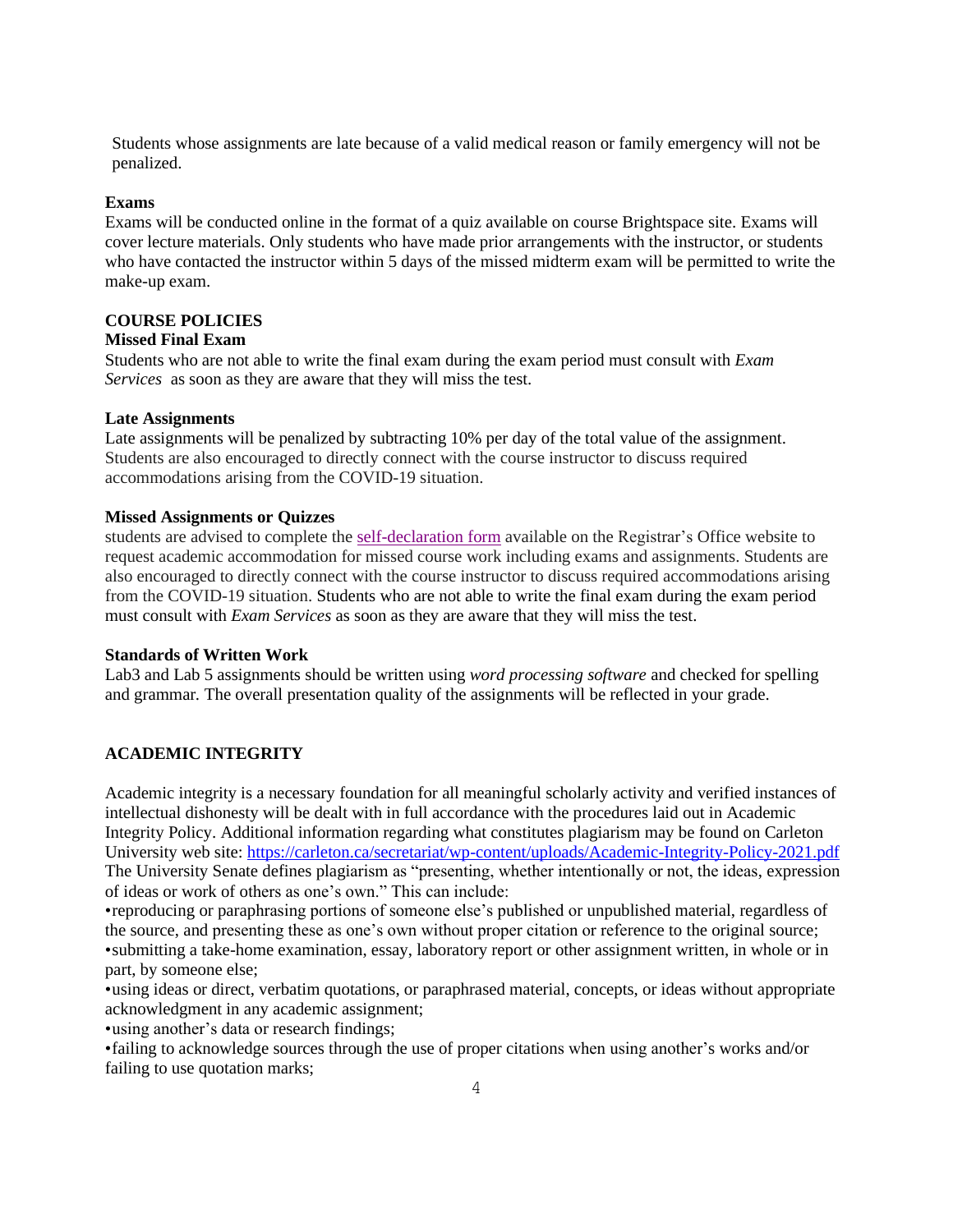Plagiarism is a serious offence which cannot be resolved directly with the course's instructor. The Associate Dean of the Faculty conducts a rigorous investigation, including an interview with the student, when an instructor suspects a piece of work has been plagiarized. Penalties are not trivial. They can include a final grade of "F" for the course.

## **ACADEMIC ACCOMMODATION**

You may need special arrangements to meet your academic obligations during the term. For an accommodation request the processes are as follows:

**Pregnancy obligation**: write to me with any requests for academic accommodation during the first two weeks of class, or as soon as possible after the need for accommodation is known to exist. For more details visit the Equity Services website: <http://www.carleton.ca/equity/>

**Religious obligation**: write to me with any requests for academic accommodation during the first two weeks of class, or as soon as possible after the need for accommodation is known to exist. For more details visit the Equity Services website: <http://www.carleton.ca/equity/>

**Academic Accommodations for Students with Disabilities:** The **Paul Menton Centre** for Students with Disabilities (PMC) provides services to students with Learning Disabilities (LD), psychiatric/mental health disabilities, Attention Deficit Hyperactivity Disorder (ADHD), Autism Spectrum Disorders (ASD), chronic medical conditions, and impairments in mobility, hearing, and vision. If you have a disability requiring academic accommodations in this course, please contact PMC at 613-520-6608 or [pmc@carleton.ca](mailto:pmc@carleton.ca) for a formal evaluation. If you are already registered with the PMC, contact your PMC coordinator to send me your *Letter of Accommodation* at the beginning of the term, and no later than two weeks before the first in-class scheduled test or exam requiring accommodation (*if applicable*). After requesting accommodation from PMC, meet with me to ensure accommodation arrangements are made. Please consult the PMC website for the deadline to request accommodations for the formally-scheduled exam (*if applicable*) at<http://www.carleton.ca/pmc/new-and-current-students/dates-and-deadlines/> You can visit the Equity Services website to view the policies and to obtain more detailed information on

academic accommodation at<http://www.carleton.ca/equity/>

**Survivors of Sexual Violence:** As a community, Carleton University is committed to maintaining a positive learning, working and living environment where sexual violence will not be tolerated, and where survivors are supported through academic accommodations as per Carleton's Sexual Violence Policy. For more information about the services available at the university and to obtain information about sexual violence and/or support, visit:<https://carleton.ca/equity/sexual-assault-support-services>

**Students representing Carleton University, Ontario or Canada** (at academic or sports events): I fully support students involved with organizations and teams that travel during the semester; however, with this privilege comes additional responsibility. You are responsible for providing formal documentation identifying the organization you represent and potential schedule conflicts with this course. In the event that you are travelling and unable to attend an exam, you must schedule a secondary exam before you depart. Without proper documentation, a missed exam will earn zero points.